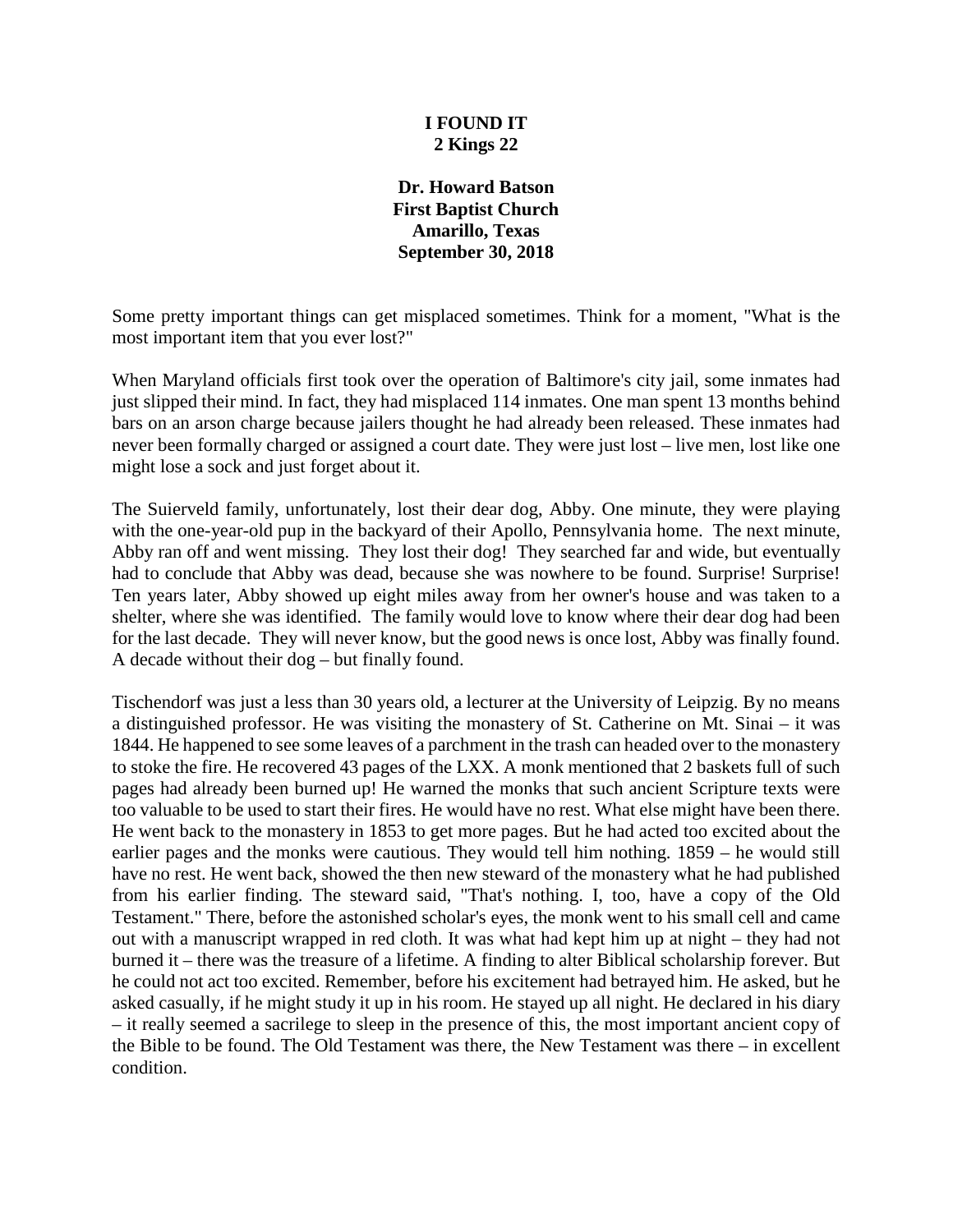With the bargaining skill of a sly used car salesman, Tischendorf offered to buy the M.S.S. If they would have asked, he would have cut off his right arm to obtain it. But nothing doing. Finally, he was allowed to copy it 8 pages at a time. At last, with political maneuvers and at the price of a silver shrine for St. Catherine – he was finally able to purchase the M.S.S. for the Czar of Russia. Later, after the revolution in Russia, when the USSR had no interest in God or the Bible, the British Museum purchased the M.S.S. at one half million in 1933.

What had once been used as rubbish to start fires had been valued at \$500,000. It turned out to be the arguably most important New Testament manuscript of all times, Codex Sinaiticus. It has shaped the Bible in your hand if you use a modern version.

Wow! Such a jewel – God's word – neglected, lost, used as firewood.

No doubt about it, throughout history some pretty important things have been lost, have been neglected, have been just plain forgotten.

But never before has anything as important been lost, never before has a find been more life changing than the one that takes place in our text this morning.

The year was 638 B.C. Child King Josiah comes to the throne of Judah at the age of 8. Babylon was rising as a dominant world power. At the age of 26, the new king makes his first recorded independent act – he ordered the restoration of the temple. Josiah was a good king, his royal report card yields an A+.

The temple, God's House, had fallen into disrepair. Years of neglect. Josiah knows that this is God's House; His House should not be falling apart. Go call the masons, the carpenters, buy stone and timber. God's House had been neglected, true worship of God had been neglected. In fact, save for the prophetic voices of Jeremiah, Zephaniah and Nahum – nobody really knew what God was saying. I'm not sure anyone really cared. But Josiah called for the offerings to be spent repairing the temple.

As the ancient workers began repair on the long-neglected temple, they made a once-in-a-lifetime discovery.

## V. 8

I have found the Book of the Law.

There had been no Scripture, no Word of God for 75 years. The 55-year reign of Manasseh and 2 year reign of Amon and Josiah, from age 8 to 26 -- total 75 years - there had been no Scripture for the people.

Jerusalem had been steeped in idolatry, worship at the temple had been neglected, God's Word had fallen to such neglect that no one even knew where the copy of Scriptures had been placed. Can you imagine that? The people of God without the Word of God.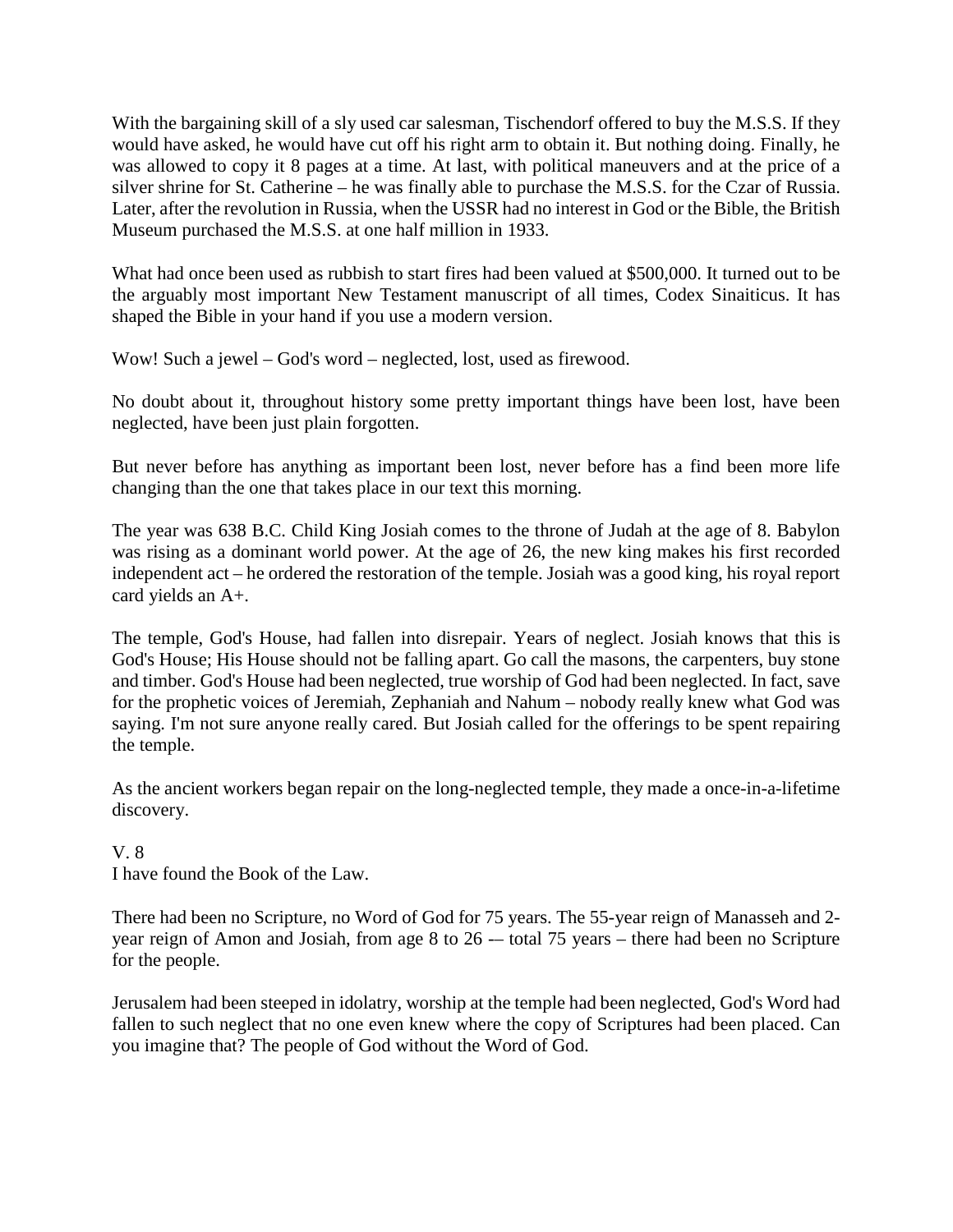Most of the copies – remember, no printing press – handmade copies of God's Law, were destroyed.

Perhaps a faithful priest had hidden the scroll of God's work in a secret chamber during the reign of a Godless king. Josephus believed that as the money was removed from the treasure chest, the Scripture was found in the bottom.

Perhaps it was the whole Torah that was found. Perhaps it was the book of Deuteronomy. Whatever portion it was – it was the Word of God for the people of God. It had been forgotten, it had been lost, they had not obeyed God's Word. They had been living their lives without the guidance of God's Word.

#### v. 8-9

Shaphan –- First took the Book and read it for himself. God's Word, lost for so long. You have to wonder upon discovering the Word of God - which portion did he read first?

#### v. 10-11

The Word of the almighty God had been lost for 75 years and now Shaphan says, Hey, we doled out the money like you asked. We found a book, and he reads God's Word, God's guidance.

Perhaps he read the portions of the law that warn of the curses and threats against those who transgressed it. Josiah had an anguish of the soul – he tore his clothes. Perhaps the king had never ever heard the Word of God read before now. His grandfather and father had been godless men. v. 13

Inquire of the Lord for me – go find a Godly interpreter who explains what God's Word means.

A group, a delegation goes to Huldah, a prophetess.

Josiah himself was spared calamities, but nation was to be judged.

They had lost the Word of God for 75 years.

Can you imagine a world without Scripture?

Some here this morning have lost the Book. Just as the children of Israel lost the Book through neglect, so have you, so has your family.

It happened little by little, week by week, failing to make Sunday morning Bible Study an emphasis in your life – failing to gather with God's people to study His Word – you have slowly – it happened to Israel slowly as well – lost the Book!

## **I. WITHOUT THE BOOK WE HAVE NO GUIDELINES FOR LIFE.**

Without the Scriptures, how do we pretend to know how to do life?

Without a tape measure, how do you lay out a square foundation?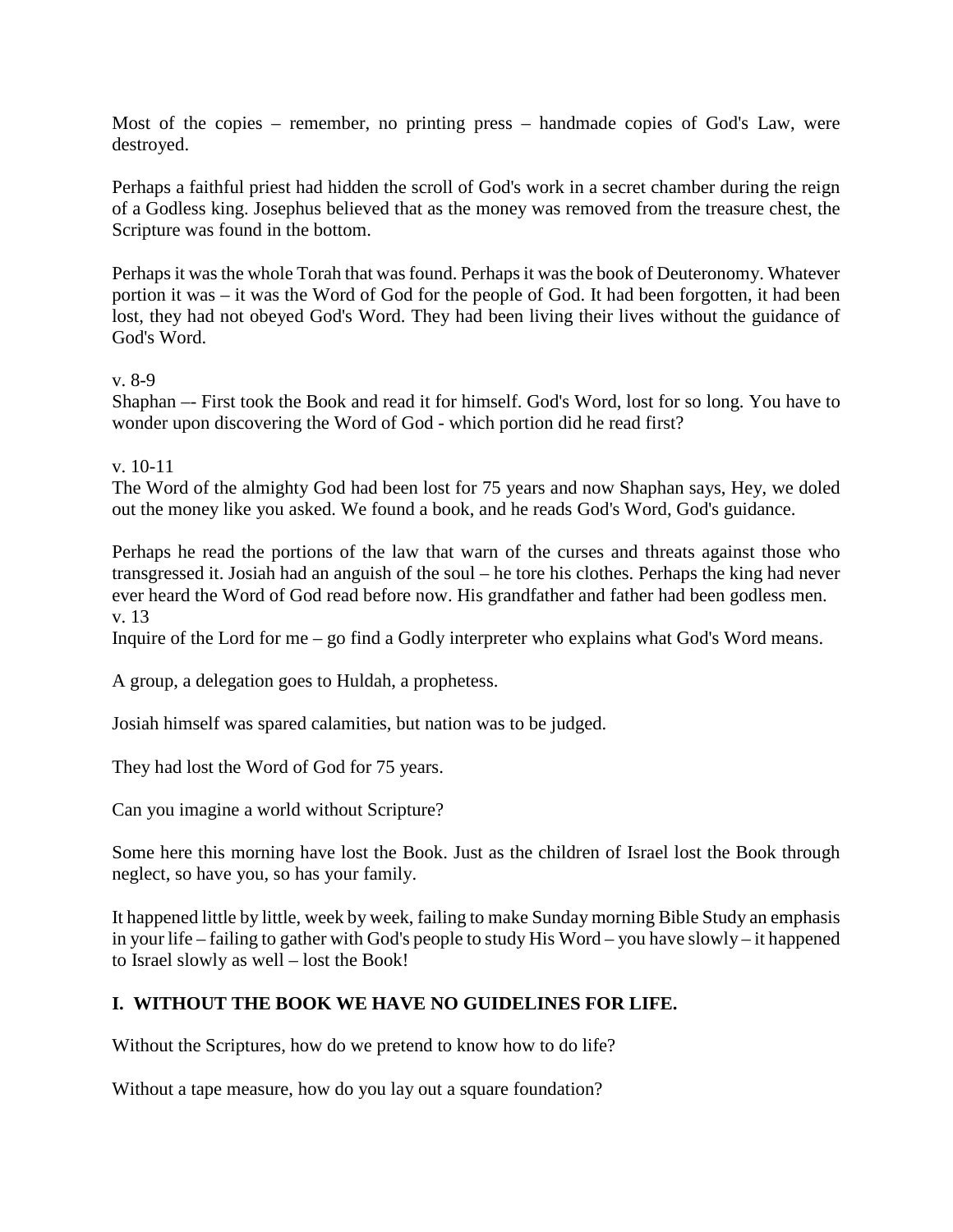Without a level, how do you build a straight wall?

Without a pattern, how do you sew a garment to form?

The Bible is valuable because it tells us how to do life.

Without the Bible, what is wrong? What is right?

What does God expect?

Take away the prophetic proclamation, "Thus says the Lord," and how do you know what God desires?

Josiah and his people had lived without the Book and when at last the Book was found, they realized that without the guide they had missed the mark, wandered in their walk. They were not living as God would have them to live.

Ours is a call to know, to study the Book. We try to facilitate the studying of the Bible so you will know how to do life.

I cannot imagine how people attempt to do life without the Scripture. I want to know, "God, what are you saying to me? What do you expect from me? How do you desire me to live?"

I have a dreadful fear of, in the end, having God say you missed it. You had one chance at life – to do life right – and you missed it. So I study His Book - that I might do life right. So that I'll know in which direction to head.

The utterance of God – men and women are called to hear what God has to say to them. I want to be confronted with the declaration from God.

God's Word stands forever. Isaiah 40:8

"The grass withers, the flower fades, But the Word of our God stands forever."

God's Word is God's Word. You cannot destroy it; I cannot adequately defend it. But it makes no difference.

**Trying to destroy or defend the Word of God is like having two men push with toothpicks on opposite sides of the Rock of Gibraltar. While one is trying to push it over with his toothpick, the other is trying to hold it up with his. The rock is going to stay firm regardless of what either man does! (***Illustrations for Bible Preaching,* **Michael Green)**

God's Word has spoken, it cannot be taken back or rescinded. It is.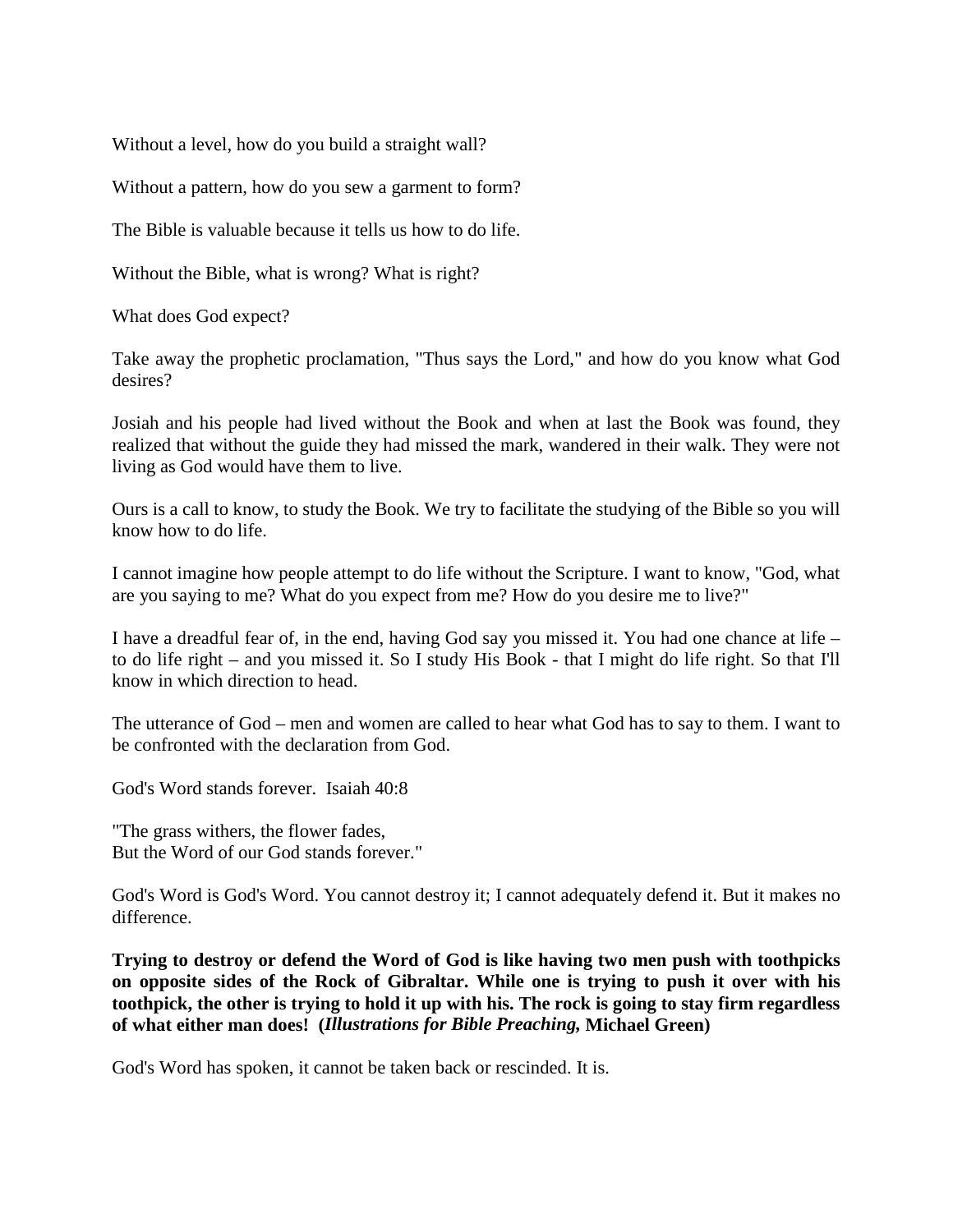By the Word of the Lord the heavens were made, and by the breath of His mouth all their host. Psalm 33:6

It is the guide by which to do life.

Psalm 119:105 Thy word is a lamp to my feet, and a light to my path.

As the traveler upon the dark path needs a light to guide his very next step.

So you and I, as we walk through a dark world, need God's Word, the Book, to guide us each step of the way.

To the troubled, it is a word of comfort. To the ignorant, it is a word of wisdom. To the learned, it is a call for humility. To the sinner, it is a door to salvation. To the doubting, it is a dose of assurance.

Without God's Word, we cannot know how to do life.

**In contrast to Robert Fulghum (author of** *All I really Need to Know I Learned in Kindergarten***), Robert Hostetler says that he acquired all his truly essential knowledge in Sunday School. It was there that he learned not only the basic rules of good behavior, but the reason for trying to be good. The songs and stories he heard there taught him (1) the greatness of God ("My God Is So Big"), (2) the love of Jesus ("Jesus Loves Me"); (3) the fact that God's love transcends racial and cultural barriers ("Jesus Loves the Little Children"), (4) the importance of God's Word as a guide to life ("The B-I-B-L-E"), and (5) the imperative of sharing God's love with others ("This Little Light of Mine"). ("All I really need to know I learned in Sunday School" by Robert Hostetler, Sept. 1990)**

#### **II. WITHOUT THE BOOK WE ARE JUST IN THE SEA OF SUBJECTIVITY.**

What may be reasonable to man in India may be absurd in France.

What may be okay in America may be outlandish in Iran.

Without the Book there is no absolute truth. Nothing that is always true for all people at all times.

Instead, we are filled with opinion, intuition; we are lost in a sea of subjectivity.

"Each man trying to find the truth that is right for him."

Surely reasonable people can decide to behave in a reasonable way, without the Bible?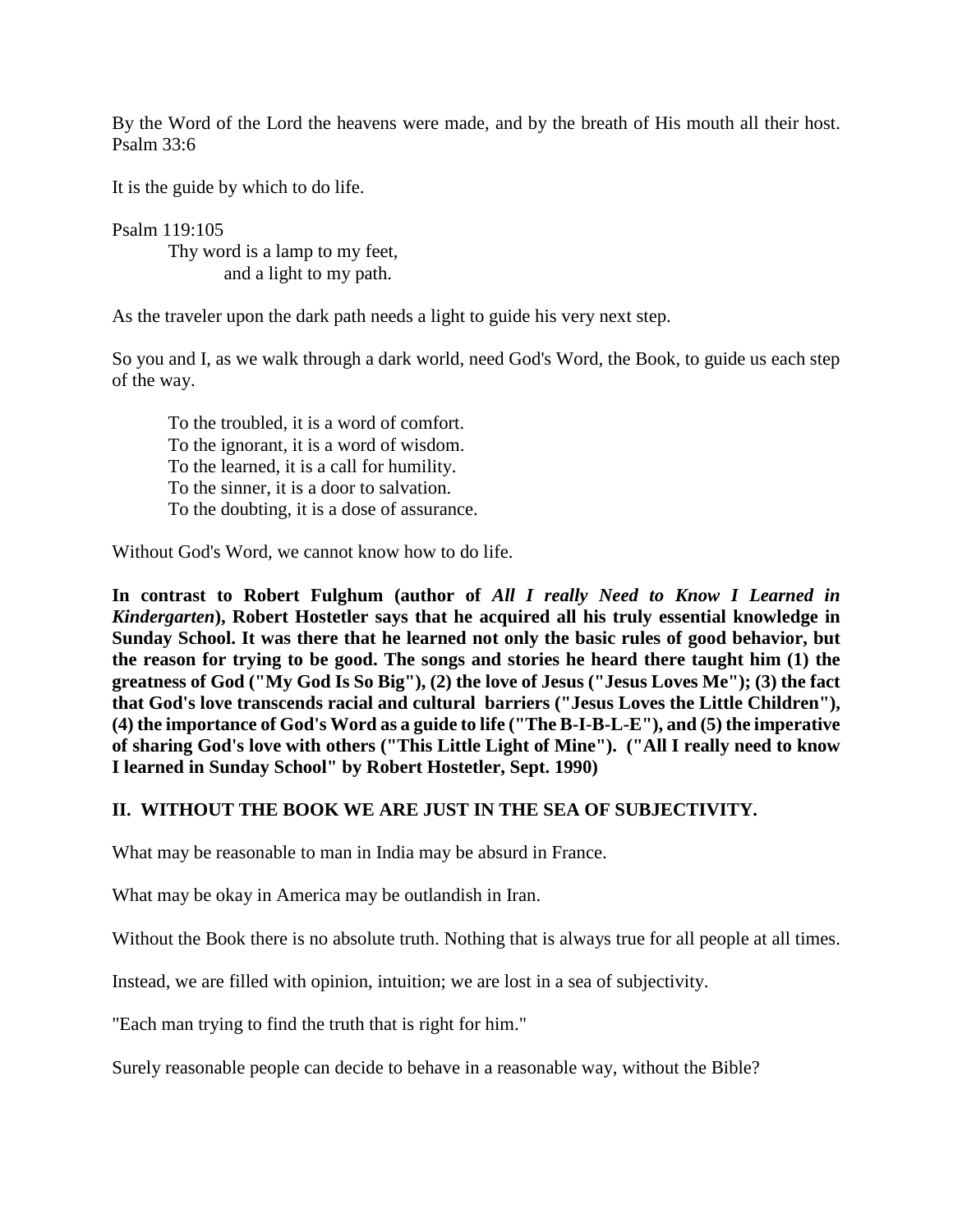The most educated nation in history, the very soil which gave birth to the enlightenment, tried to live without God, without God's Book.

Ravi Zacharias, in his book *Can Man Live Without God,* writes:

**It is not always easy in life to pinpoint moments that dramatically change you for the future. Sometimes, however, in retrospect we are able to look back upon such a moment and say, "For me, that was it." Let me introduce you to one such experience for me.**

**A few years ago, when I was speaking in Poland, I was taken to the Nazi death camps of Auschwitz and Birkenau. I shall never be the same. Many, many times in silence I have reflected upon my first visit there, where the words of Hitler envisioning a generation of young people without a conscience are aptly hung on a wall, grimly reminding the visitor of the hell unleashed when his goal was realized.**

**I freed Germany from the stupid and degrading fallacies of conscience and morality... We will train young people before whom the world will tremble. I want young people capable of violence – imperious, relentless and cruel.**

**On display for all to behold are thousands of pounds of women's hair, retrieved and marketed as a commodity by the Nazi exterminators, architects of the final solution that sent multitudes to the gas ovens. The incredible reminders – from rooms filled with pictures of abused and castrated children to the toiletries and clothing that are stacked to the ceiling – cast an overwhelming pall of somberness upon the visitor.**

The Nazi exterminators lived without the Book. In all of its education and reasonable sources by which to do life, Germany could not see the immorality of Hitler. Other stories are comparable: Stalin, Mussolini, Mao.

Without the Bible we are lost in the sea of subjectivity.

Men cannot by themselves decide what is right.

God must set the immutable standard.

# **III. WITHOUT THE BOOK THERE IS NO MEANING TO LIFE.**

The Book answers all of life's questions.

- Where do we come from?
- Why are we here?
- Where are we going?